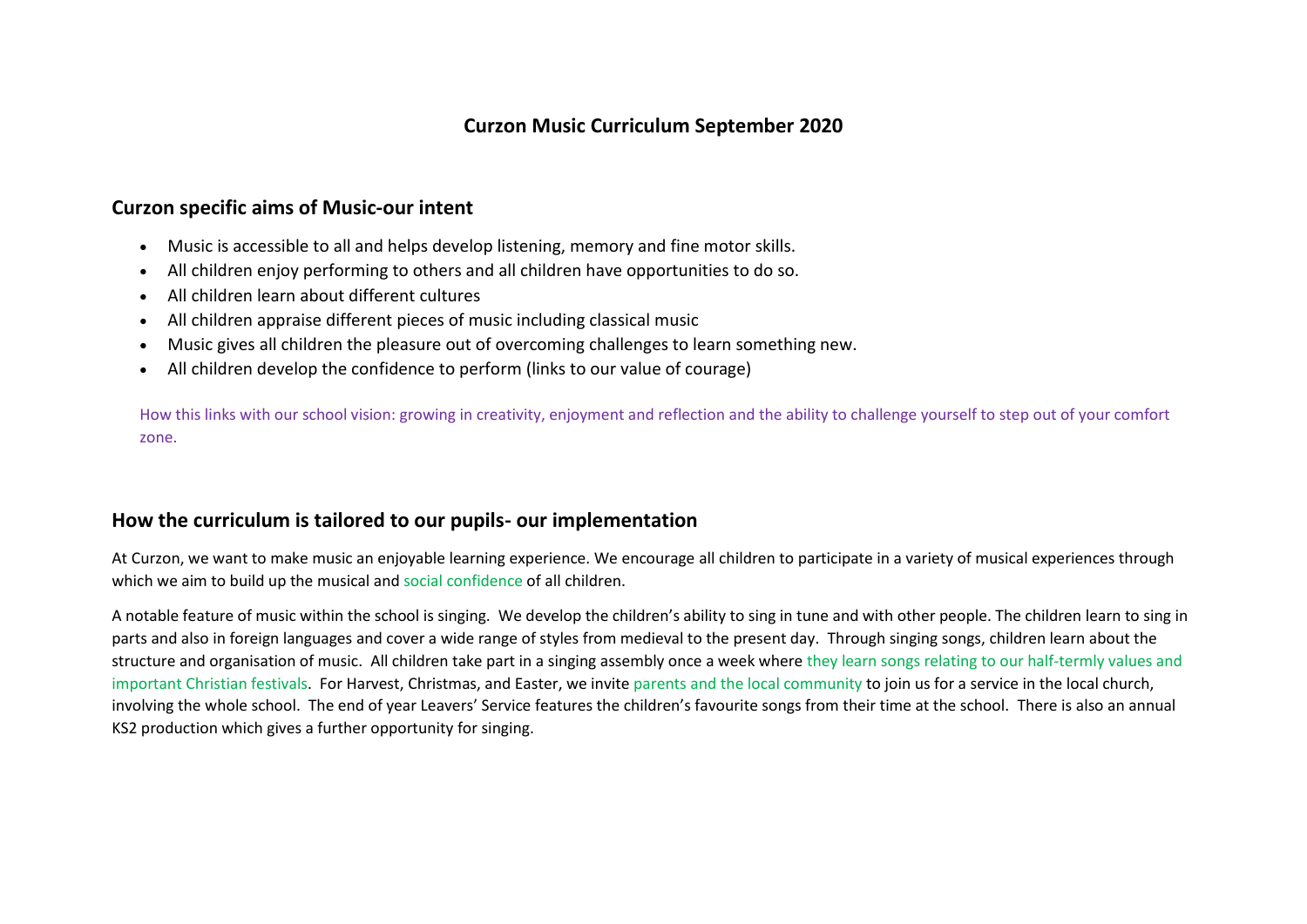Members of the school choir represent the school in the community when they perform carols at the annual Village Pensioners' Christmas lunch and also go carol singing at a local supermarket to raise money for charity. They also have the chance to take part in ECHOES at the Royal Albert Hall and Energize at the Wycombe Swan Theatre. These run in alternate years and expose the children to challenging material, which must also be memorised.

Children develop descriptive skills in music lessons and are encouraged to explore how music can create moods and feelings, and provoke an emotional response.

We aim to foster an enjoyment and appreciation of a wide range of music. This includes the development of an understanding of the elements of music: pitch, dynamics, duration, tempo, timbre, texture and structure. Children have the chance to explore how music can be recorded visually, both as formal notation and as graphic scores. As children get older, we expect them to maintain their concentration for longer and to listen to more extended pieces of music.

Children receive whole-class instruction in instrument playing. In addition to improving their musical understanding, the children's social skills are developed through group composition and performance using tuned and untuned percussion. Children also have the opportunity to explore music-making through technology, using Garageband on the school's iPads.

We aim to encourage self-expression either through music, and to develop an awareness of the music of ours and other cultures including an awareness of a variety of musical styles. This is further helped by visits from performers, such as the Hindu workshops, which includes dance.

Children who learn instruments outside school are encouraged to share their skills and perform at assemblies.

## **Curriculum Long Term Planning for Music**

## **EYFS music is taught mainly through discreet music and PE lessons covering the following key skills and following the same broad units as KS1:**

### Being Imaginative and Expressive

- Sing a range of well-known nursery rhymes and songs;
- Perform songs, rhymes, poems and stories with others, and when appropriate try to move in time with music.

### Listening, Attention and Understanding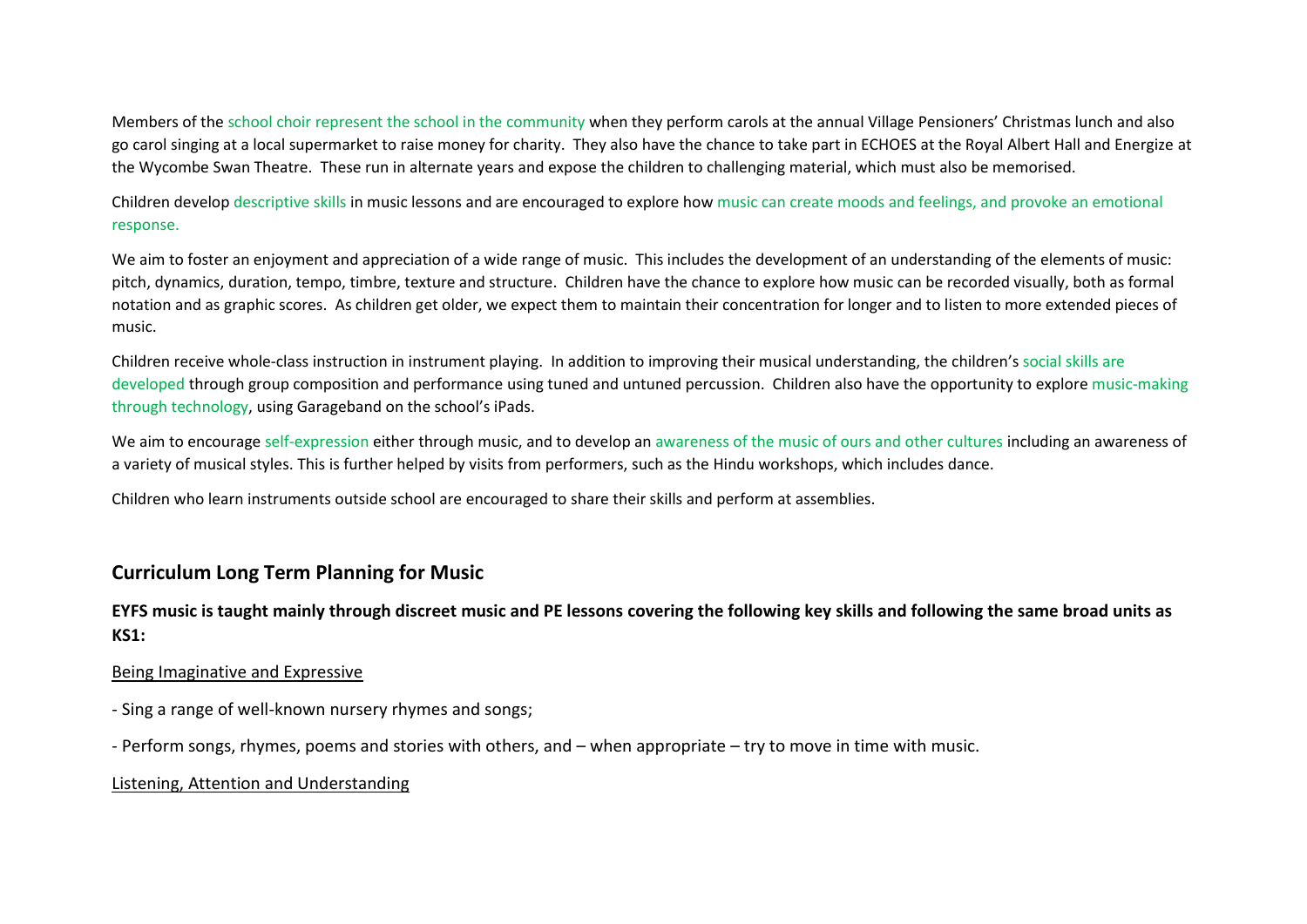- Listen attentively and respond to what they hear with relevant questions,

- Make comments about what they have heard and ask questions to clarify their

### understanding;

Our EYFS music curriculum also provides rich opportunities for children to develop skills in other areas e.g. speaking; self-regulation and building relationships - working with others and turn taking; managing self (confidence, self-resilience and perseverance); gross motor skills (music and movement); fine motor skills (playing instruments); people , culture and communities.

# **KS1 is on a two year rolling programme.**

#### Year A

| <b>Autumn</b>                                                     | <b>Spring</b>                                                                         | <b>Summer</b>                                                                             | <b>Skills</b>                                                                                                                                                                                                                                                                                                                                                                                                                                                                                                                                                   |
|-------------------------------------------------------------------|---------------------------------------------------------------------------------------|-------------------------------------------------------------------------------------------|-----------------------------------------------------------------------------------------------------------------------------------------------------------------------------------------------------------------------------------------------------------------------------------------------------------------------------------------------------------------------------------------------------------------------------------------------------------------------------------------------------------------------------------------------------------------|
| <b>Banana Rap! (from</b><br>Charanga Y1)<br><b>Nativity songs</b> | Round and round<br>(from Charanga Y1)<br><b>Friendship Song</b><br>(from Charanga Y2) | I wanna play in a<br>band (from<br>Charanga Y2)<br><b>Classical (from</b><br>Charanga Y2) | <b>YEAR 1</b><br><b>Listening and Appraising</b><br>To learn how they can enjoy moving to music by dancing, marching, being<br>animals or pop stars<br><b>Singing</b><br>Learn about voices, singing notes of different pitches (high and low).<br>Learn that they can make different types of sounds with their voices $-$ you can<br>rap or say words in rhythm.<br>Learn to start and stop singing when following a leader.<br><b>Playing</b><br>Treat instruments carefully and with respect.<br>Play a tuned instrumental part with the song they perform. |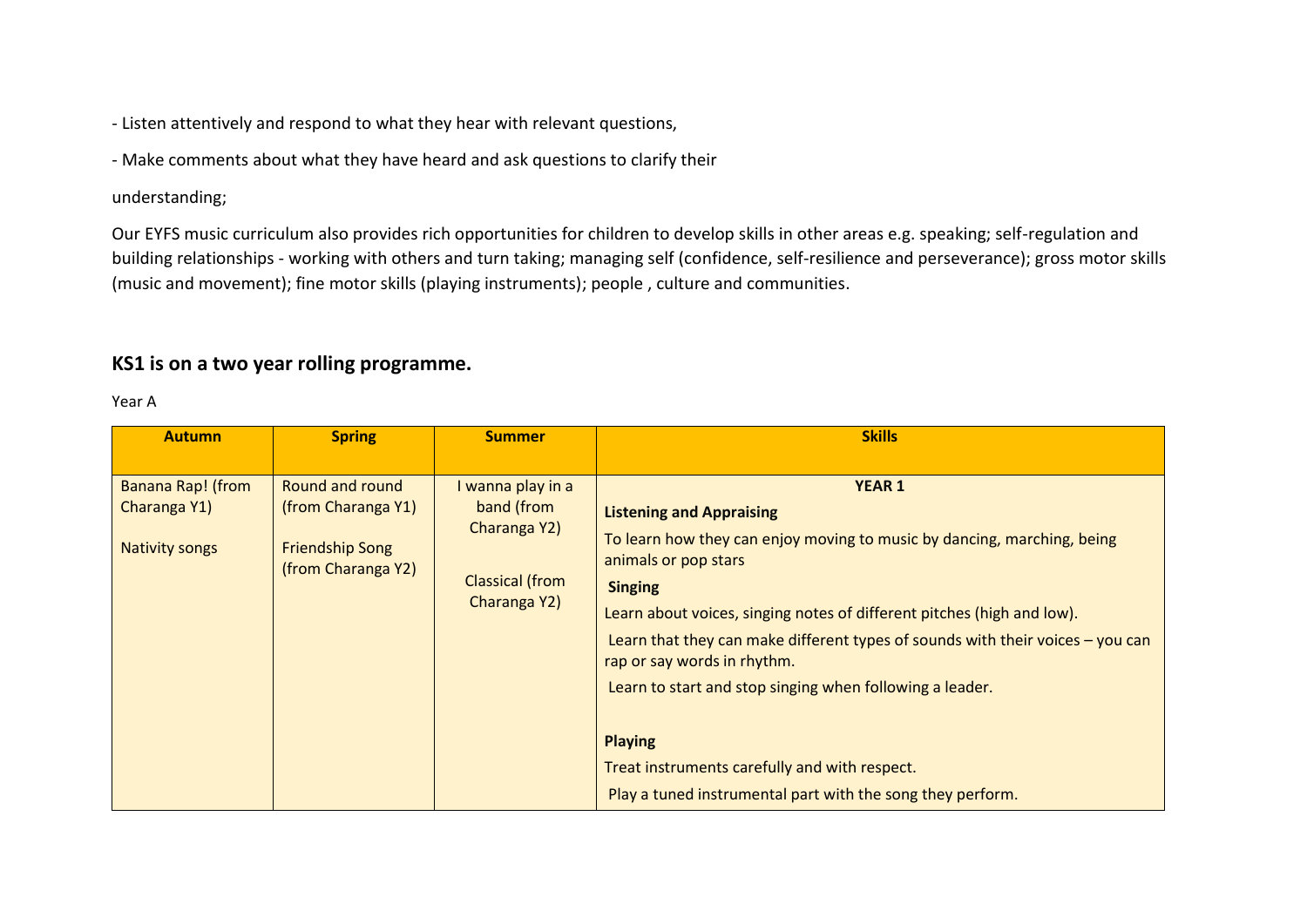| Learn to play an instrumental part that matches their musical challenge, using<br>one of the differentiated parts (a one-note part, a simple part, medium part).                                                                                                                                                                                                                                                      |
|-----------------------------------------------------------------------------------------------------------------------------------------------------------------------------------------------------------------------------------------------------------------------------------------------------------------------------------------------------------------------------------------------------------------------|
| Listen to and follow musical instructions from a leader.                                                                                                                                                                                                                                                                                                                                                              |
|                                                                                                                                                                                                                                                                                                                                                                                                                       |
| Improvisation                                                                                                                                                                                                                                                                                                                                                                                                         |
| Use the improvisation tracks provided. Improvise using the three challenges: 1.<br>Clap and Improvise - Listen and clap back, then listen and clap your own<br>answer (rhythms of words). 2. Sing, Play and Improvise - Use voices and<br>instruments, listen and sing back, then listen and play your own answer using<br>one or two notes. 3. Improvise! - Take it in turns to improvise using one or two<br>notes. |
| <b>Composition</b>                                                                                                                                                                                                                                                                                                                                                                                                    |
| Help to create a simple melody using one, two or three notes.                                                                                                                                                                                                                                                                                                                                                         |
| Learn how the notes of the composition can be written down and changed if<br>necessary.                                                                                                                                                                                                                                                                                                                               |
| Performance                                                                                                                                                                                                                                                                                                                                                                                                           |
| Choose a song they have learnt from the Scheme and perform it. They can add<br>their ideas to the performance. • Record the performance and say how they<br>were feeling about it.                                                                                                                                                                                                                                    |
|                                                                                                                                                                                                                                                                                                                                                                                                                       |
| YEAR 2 (ADDITIONAL SKILLS FROM Y1)                                                                                                                                                                                                                                                                                                                                                                                    |
| <b>Listen and Appraising</b>                                                                                                                                                                                                                                                                                                                                                                                          |
| To learn how songs can tell a story or describe an idea.                                                                                                                                                                                                                                                                                                                                                              |
| <b>Singing</b>                                                                                                                                                                                                                                                                                                                                                                                                        |
| Learn to find a comfortable singing position.                                                                                                                                                                                                                                                                                                                                                                         |
|                                                                                                                                                                                                                                                                                                                                                                                                                       |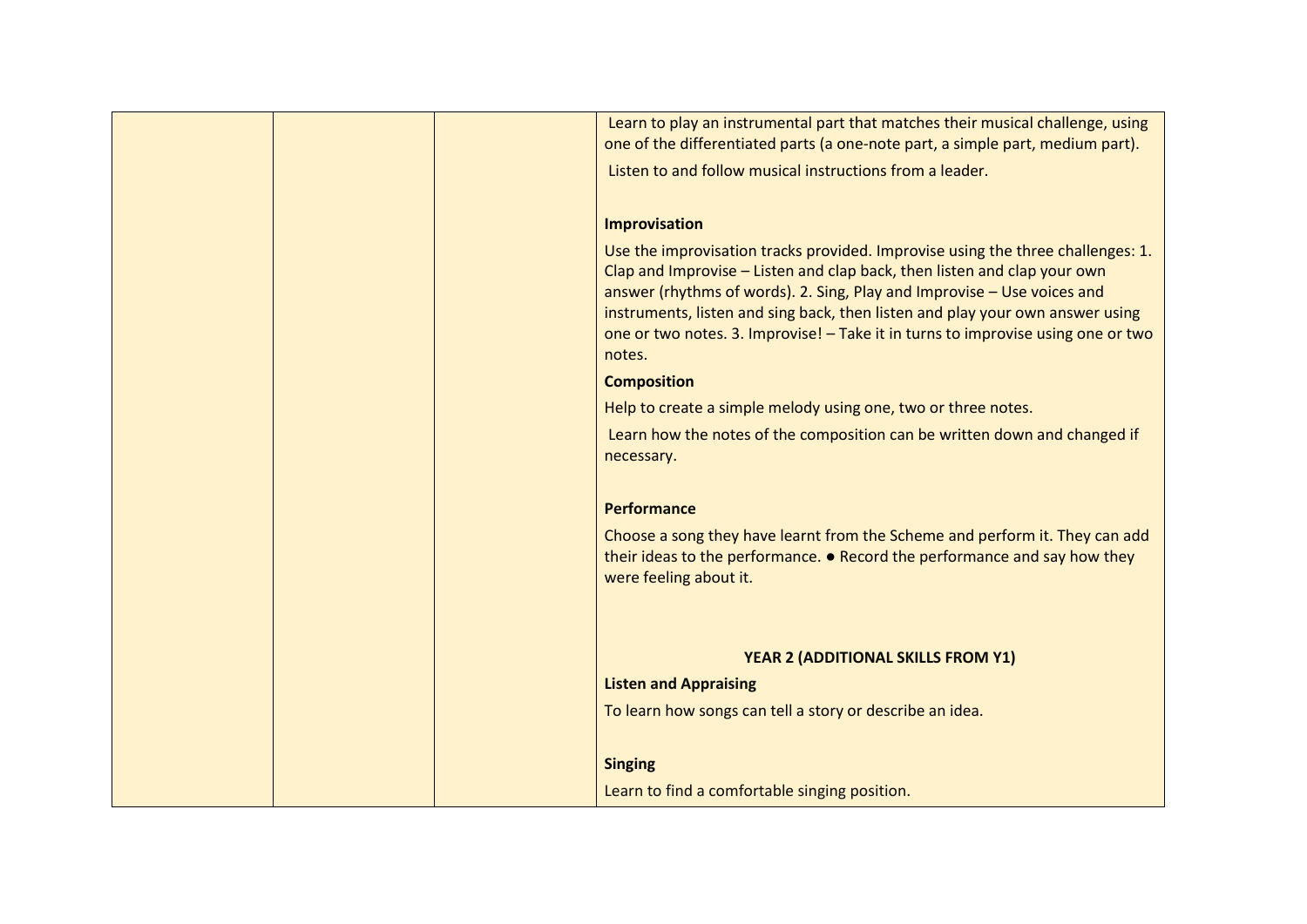|  | <b>Playing</b><br>Play the part in time with the steady pulse.                                                      |
|--|---------------------------------------------------------------------------------------------------------------------|
|  | <b>Composition</b><br>Help create three simple melodies with the Units using one, three or five<br>different notes. |

### Year B

| <b>Autumn</b>         | <b>Spring</b>       | <b>Summer</b>                          | <b>Skills</b>                                                                                                                                                    |
|-----------------------|---------------------|----------------------------------------|------------------------------------------------------------------------------------------------------------------------------------------------------------------|
|                       |                     |                                        |                                                                                                                                                                  |
| Hey You! (from        | In the Groove (from |                                        | <b>YEAR 1</b>                                                                                                                                                    |
| Charanga Y1)          | Charanga Y1)        |                                        | <b>Listening and Appraising</b>                                                                                                                                  |
| <b>Nativity songs</b> | Hands, feet, heart  | Zootime -link to<br>animals in science | To learn how they can enjoy moving to music by dancing, marching, being                                                                                          |
|                       | link to S African   | (from Charanga Y2)                     | animals or pop stars                                                                                                                                             |
|                       | music (from         |                                        | <b>Singing</b>                                                                                                                                                   |
|                       | Charanga Y2)        | Classical (from<br>Charanga Y2)        | Learn about voices, singing notes of different pitches (high and low).                                                                                           |
|                       |                     |                                        | Learn that they can make different types of sounds with their voices - you can                                                                                   |
|                       |                     |                                        | rap or say words in rhythm.                                                                                                                                      |
|                       |                     |                                        | Learn to start and stop singing when following a leader.                                                                                                         |
|                       |                     |                                        |                                                                                                                                                                  |
|                       |                     |                                        | <b>Playing</b>                                                                                                                                                   |
|                       |                     |                                        | Treat instruments carefully and with respect.                                                                                                                    |
|                       |                     |                                        | Play a tuned instrumental part with the song they perform.                                                                                                       |
|                       |                     |                                        | Learn to play an instrumental part that matches their musical challenge, using<br>one of the differentiated parts (a one-note part, a simple part, medium part). |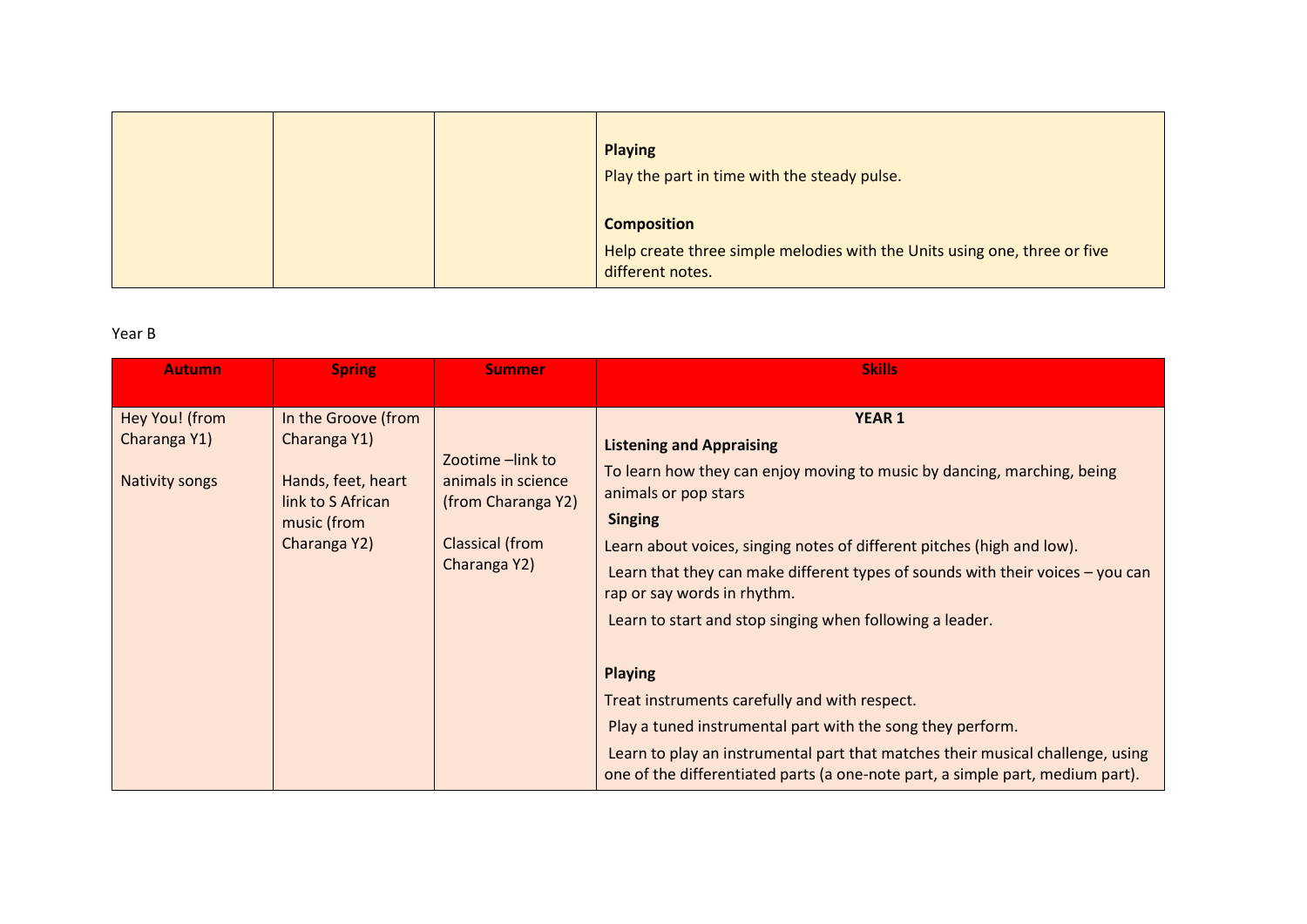|  | Listen to and follow musical instructions from a leader.                                                                                                                                                                                                                                                                                                                                                              |
|--|-----------------------------------------------------------------------------------------------------------------------------------------------------------------------------------------------------------------------------------------------------------------------------------------------------------------------------------------------------------------------------------------------------------------------|
|  |                                                                                                                                                                                                                                                                                                                                                                                                                       |
|  | Improvisation                                                                                                                                                                                                                                                                                                                                                                                                         |
|  | Use the improvisation tracks provided. Improvise using the three challenges: 1.<br>Clap and Improvise - Listen and clap back, then listen and clap your own<br>answer (rhythms of words). 2. Sing, Play and Improvise - Use voices and<br>instruments, listen and sing back, then listen and play your own answer using<br>one or two notes. 3. Improvise! - Take it in turns to improvise using one or two<br>notes. |
|  | <b>Composition</b>                                                                                                                                                                                                                                                                                                                                                                                                    |
|  | Help to create a simple melody using one, two or three notes.                                                                                                                                                                                                                                                                                                                                                         |
|  | Learn how the notes of the composition can be written down and changed if<br>necessary.                                                                                                                                                                                                                                                                                                                               |
|  | Performance                                                                                                                                                                                                                                                                                                                                                                                                           |
|  | Choose a song they have learnt from the Scheme and perform it. They can add<br>their ideas to the performance. • Record the performance and say how they<br>were feeling about it.                                                                                                                                                                                                                                    |
|  | YEAR 2 (ADDITIONAL SKILLS FROM Y1)                                                                                                                                                                                                                                                                                                                                                                                    |
|  | <b>Listen and Appraising</b>                                                                                                                                                                                                                                                                                                                                                                                          |
|  | To learn how songs can tell a story or describe an idea.                                                                                                                                                                                                                                                                                                                                                              |
|  | <b>Singing</b>                                                                                                                                                                                                                                                                                                                                                                                                        |
|  | Learn to find a comfortable singing position.                                                                                                                                                                                                                                                                                                                                                                         |
|  | <b>Playing</b>                                                                                                                                                                                                                                                                                                                                                                                                        |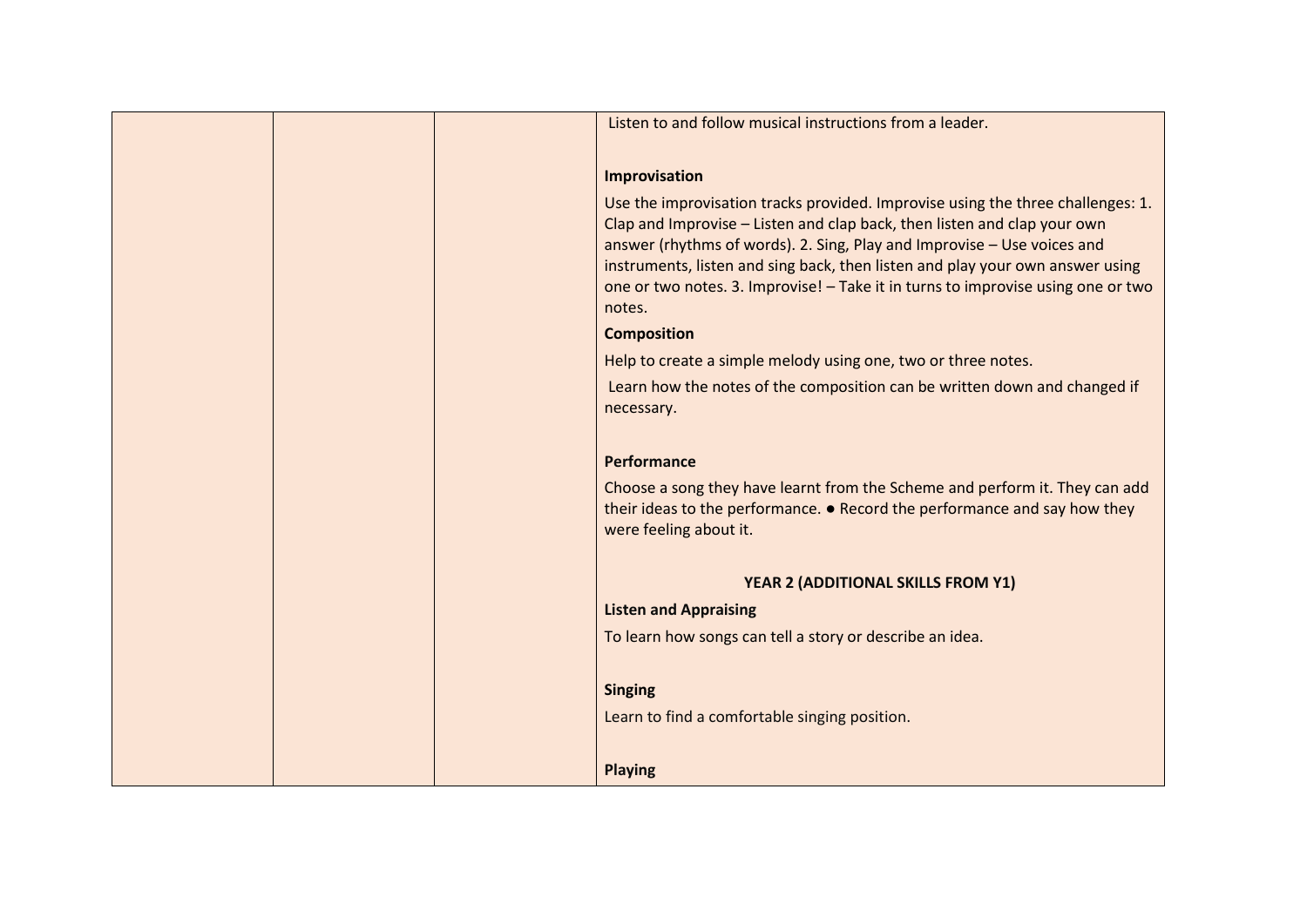|  | Play the part in time with the steady pulse.                                                    |
|--|-------------------------------------------------------------------------------------------------|
|  |                                                                                                 |
|  | <b>Composition</b><br>Help create three simple melodies with the Units using one, three or five |
|  | different notes.                                                                                |

## YEAR 3

| <b>Autumn</b>       | <b>Spring</b>             | <b>Summer</b>               | <b>Skills</b>                                                                 |
|---------------------|---------------------------|-----------------------------|-------------------------------------------------------------------------------|
|                     |                           |                             |                                                                               |
| Let your Spirit Fly | <b>Three Little Birds</b> | <b>Bringing us Together</b> | <b>Listen and Appraise</b>                                                    |
| Glockenspiel        | The Dragon Song           | Reflect, rewind and         | To confidently identify and move to the pulse.                                |
|                     |                           | replay                      | To think about what the words of a song mean.                                 |
|                     |                           |                             | To take it in turn to discuss how the song makes them feel.                   |
|                     |                           |                             | Listen carefully and respectfully to other people's thoughts about the        |
|                     |                           |                             | music.                                                                        |
|                     |                           |                             |                                                                               |
|                     |                           |                             | <b>Games</b>                                                                  |
|                     |                           |                             | Using the Warm up Games tracks provided, complete the Bronze, Silver and      |
|                     |                           |                             | Gold Challenges. Children will complete the following in relation to the main |
|                     |                           |                             | song, using two notes:                                                        |
|                     |                           |                             | 1. Find the Pulse                                                             |
|                     |                           |                             | 2. Rhythm Copy Back:                                                          |
|                     |                           |                             | a. Bronze: Clap and say back rhythms                                          |
|                     |                           |                             | b. Silver: Create your own simple rhythm patterns                             |
|                     |                           |                             | c. Gold: Perhaps lead the class using their simple rhythms                    |
|                     |                           |                             | 3. Pitch Copy Back Using 2 Notes                                              |
|                     |                           |                             | a. Bronze: Copy back – 'Listen and sing back' (no notation)                   |
|                     |                           |                             | b. Silver: Copy back with instruments, without then with notation             |
|                     |                           |                             | c. Gold: Copy back with instruments, without and then with                    |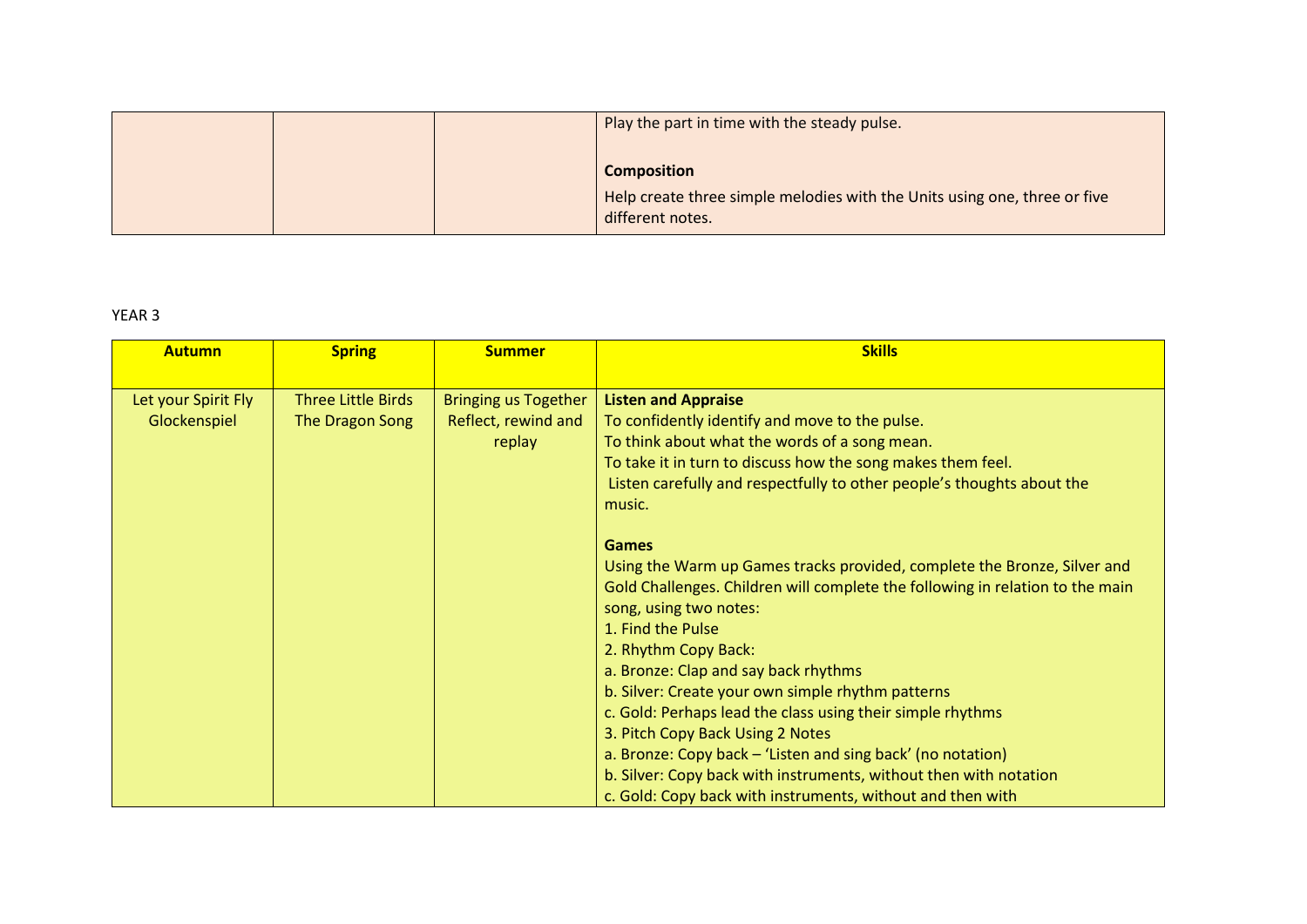| notation                                                                           |
|------------------------------------------------------------------------------------|
| 4. Pitch Copy Back and Vocal Warm-ups                                              |
|                                                                                    |
| <b>Singing</b>                                                                     |
| • To sing in unison and in simple two-parts.                                       |
| • To demonstrate a good singing posture.                                           |
| • To follow a leader when singing.                                                 |
| • To enjoy exploring singing solo.                                                 |
| • To sing with awareness of being 'in tune'.                                       |
| • To have an awareness of the pulse internally when singing                        |
|                                                                                    |
| <b>Playing instruments</b>                                                         |
| • To treat instruments carefully and with respect. • Play any one, or all of four, |
| differentiated parts on a tuned instrument $-$ a one-note, simple or medium        |
| part or the melody of the song) from memory or using notation. • To rehearse       |
| and perform their part within the context of the Unit song. • To listen to and     |
| follow musical instructions from a leader.                                         |
|                                                                                    |
|                                                                                    |
|                                                                                    |
| <b>Improvisation</b>                                                               |
| Improvise using instruments in the context of the song they are learning to        |
| perform. Using the improvisation tracks provided, children will complete the       |
| Bronze, Silver or Gold Challenges:                                                 |
| • Bronze Challenge:                                                                |
| O Copy Back - Listen and sing back                                                 |
| o Play and Improvise - Using instruments, listen and play your                     |
| own answer using one note.                                                         |
| o Improvise! - Take it in turns to improvise using one note.                       |
| • Silver Challenge:                                                                |
| o Sing, Play and Copy Back - Listen and copy back using                            |
| instruments, using two different notes.                                            |
| o Play and Improvise - Using your instruments, listen and play                     |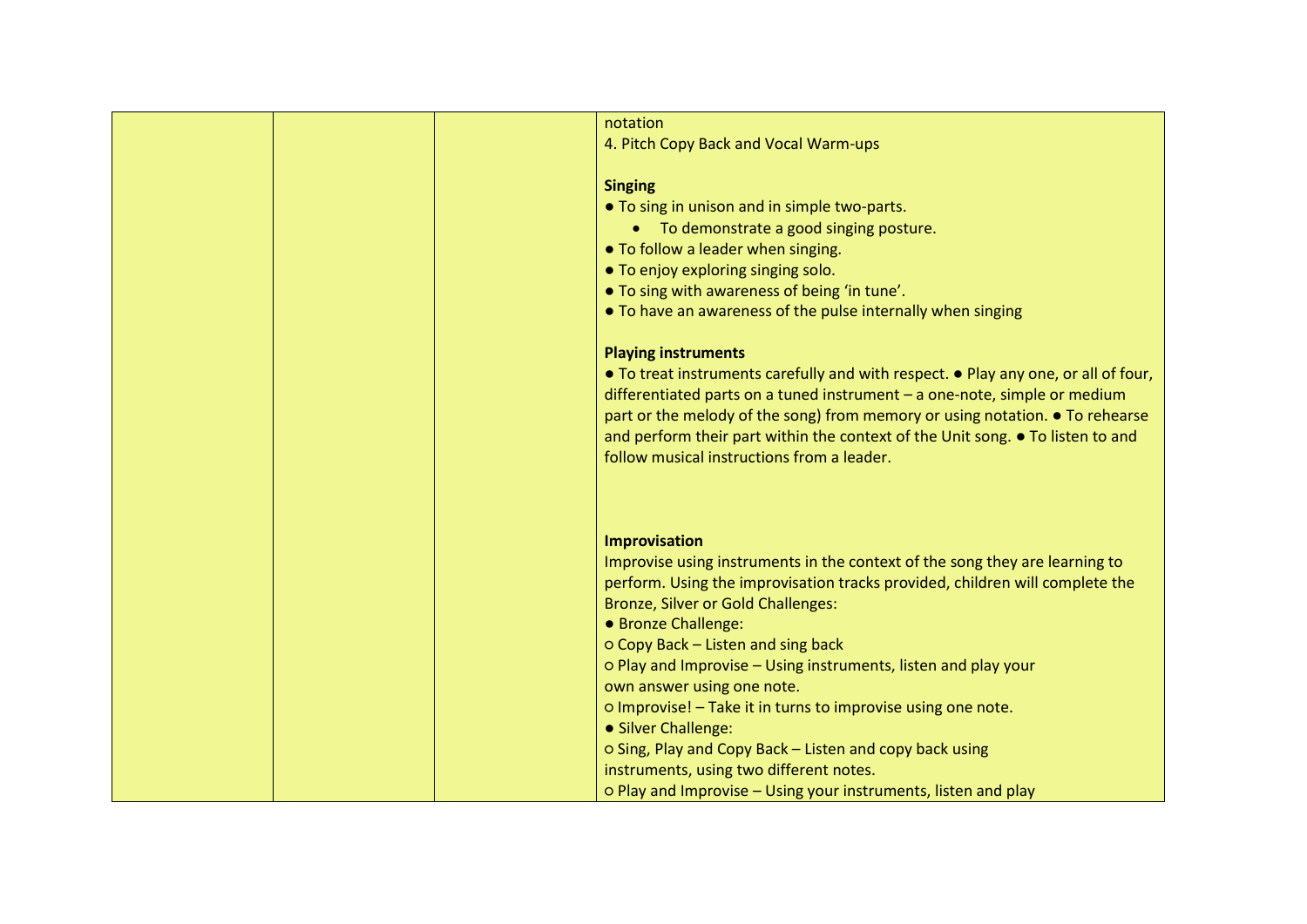|  | your own answer using one or two notes.                              |
|--|----------------------------------------------------------------------|
|  | o Improvise! - Take it in turns to improvise using one or two        |
|  | notes.                                                               |
|  | • Gold Challenge:                                                    |
|  | O Sing, Play and Copy Back - Listen and copy back using              |
|  | instruments, two different notes.                                    |
|  | o Play and Improvise – Using your instruments, listen and play       |
|  | your own answer using two different notes.                           |
|  | o Improvise! - Take it in turns to improvise using three different   |
|  | notes                                                                |
|  |                                                                      |
|  | <b>Composition</b>                                                   |
|  |                                                                      |
|  | Help create at least one simple melody using one, three or five      |
|  | different notes.                                                     |
|  | Plan and create a section of music that can be performed within the  |
|  | context of the unit song.                                            |
|  | Talk about how it was created.                                       |
|  | Listen to and reflect upon the developing composition and make       |
|  | musical decisions about pulse, rhythm, pitch, dynamics and tempo.    |
|  | Record the composition in any way appropriate that recognises the    |
|  | connection between sound and symbol (e.g. graphic/pictorial          |
|  | notation)                                                            |
|  |                                                                      |
|  | <b>Performance</b>                                                   |
|  | To choose what to perform and create a programme.                    |
|  | To communicate the meaning of the words and clearly articulate them. |
|  | To talk about the best place to be when performing and how to stand  |
|  | or sit.                                                              |
|  | To record the performance and say how they were feeling, what they   |
|  | were pleased with what they would change and why.                    |
|  |                                                                      |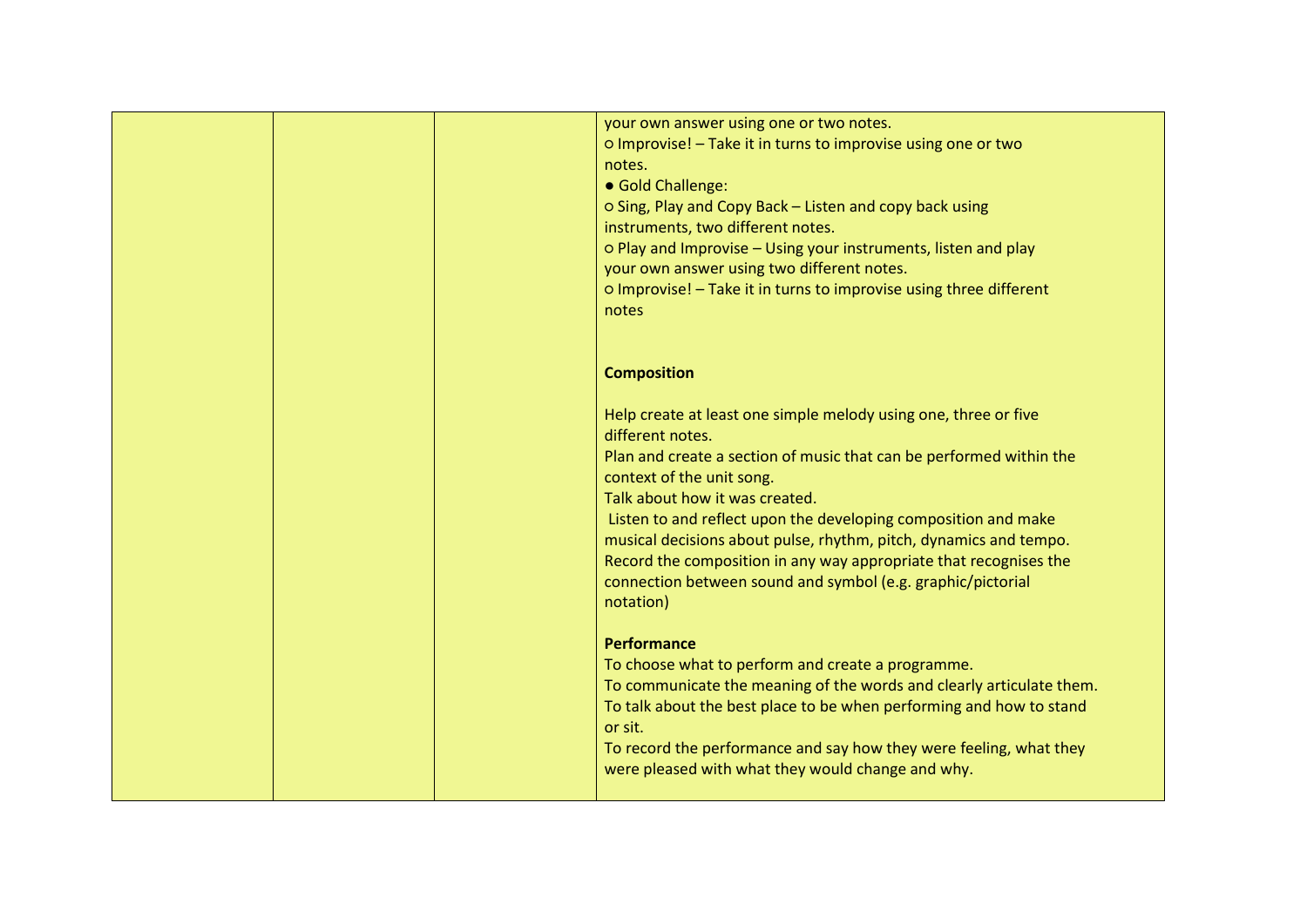#### Year 4

| <b>Autumn</b>             | <b>Spring</b>       | <b>Summer</b>                                     | <b>Skills</b>                                                                                                                                                                                                                                                                                                                                                                                      |
|---------------------------|---------------------|---------------------------------------------------|----------------------------------------------------------------------------------------------------------------------------------------------------------------------------------------------------------------------------------------------------------------------------------------------------------------------------------------------------------------------------------------------------|
| Mamma Mia<br>Glockenspiel | Stop!<br>Lean on Me | <b>Blackbird</b><br>Reflect, rewind and<br>replay | <b>Listen and Appraise</b><br>To confidently identify and move to the pulse.<br>To talk about the musical dimensions working together in the Unit<br>songs eg if the song gets louder in the chorus (dynamics).<br>Talk about the music and how it makes them feel.<br>Listen carefully and respectfully to other people's thoughts about the<br>music.<br>When you talk try to use musical words. |
|                           |                     |                                                   | <b>Games</b><br>Using the Warm up Games tracks provided, complete the Bronze, Silver and<br>Gold Challenges. Children will complete the following in relation to the main<br>song, using two notes:<br>1. Find the Pulse<br>2. Rhythm Copy Back:<br>a. Bronze: Clap and say back rhythms                                                                                                           |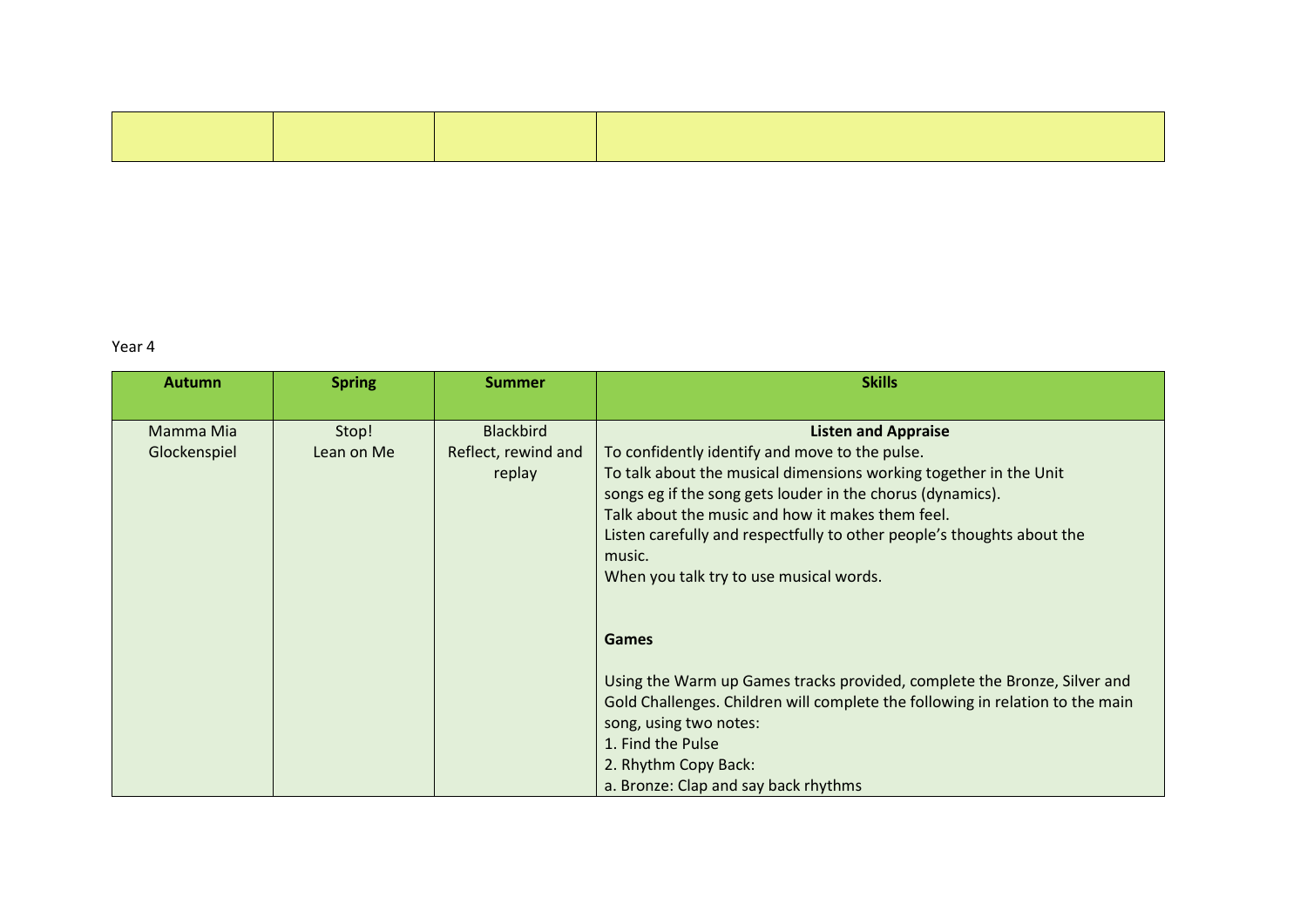| b. Silver: Create your own simple rhythm patterns                           |
|-----------------------------------------------------------------------------|
| c. Gold: Perhaps lead the class using their simple rhythms                  |
| 3. Pitch Copy Back Using 2 Notes                                            |
| a. Bronze: Copy back - 'Listen and sing back' (no notation)                 |
| b. Silver: Copy back with instruments, without then with notation           |
| c. Gold: Copy back with instruments, without and then with                  |
| notation                                                                    |
| 4. Pitch Copy Back and Vocal Warm-ups                                       |
|                                                                             |
|                                                                             |
| <b>Singing</b>                                                              |
| To sing in unison and in simple two-parts.                                  |
| To demonstrate a good singing posture.                                      |
| To follow a leader when singing.                                            |
| To enjoy exploring singing solo.                                            |
| To sing with awareness of being 'in tune'                                   |
| To rejoin the song if lost.                                                 |
| To listen to the group when singing                                         |
|                                                                             |
| <b>Playing</b>                                                              |
| To treat instruments carefully and with respect.                            |
| Play any one, or all four, differentiated parts on a tuned instrument $- a$ |
| one-note, simple or medium part or the melody of the song from              |
| memory or using notation.                                                   |
| To rehearse and perform their part within the context of the Unit song.     |
| To listen to and follow musical instructions from a leader.                 |
| To experience leading the playing by making sure everyone plays in          |
| the playing section of the song.                                            |
| Improvisation                                                               |
| Improvise using instruments in the context of a song they are learning to   |
| perform. Use the improvisation tracks provided and improvise using the      |
| Bronze, Silver or Gold Challenges.                                          |
|                                                                             |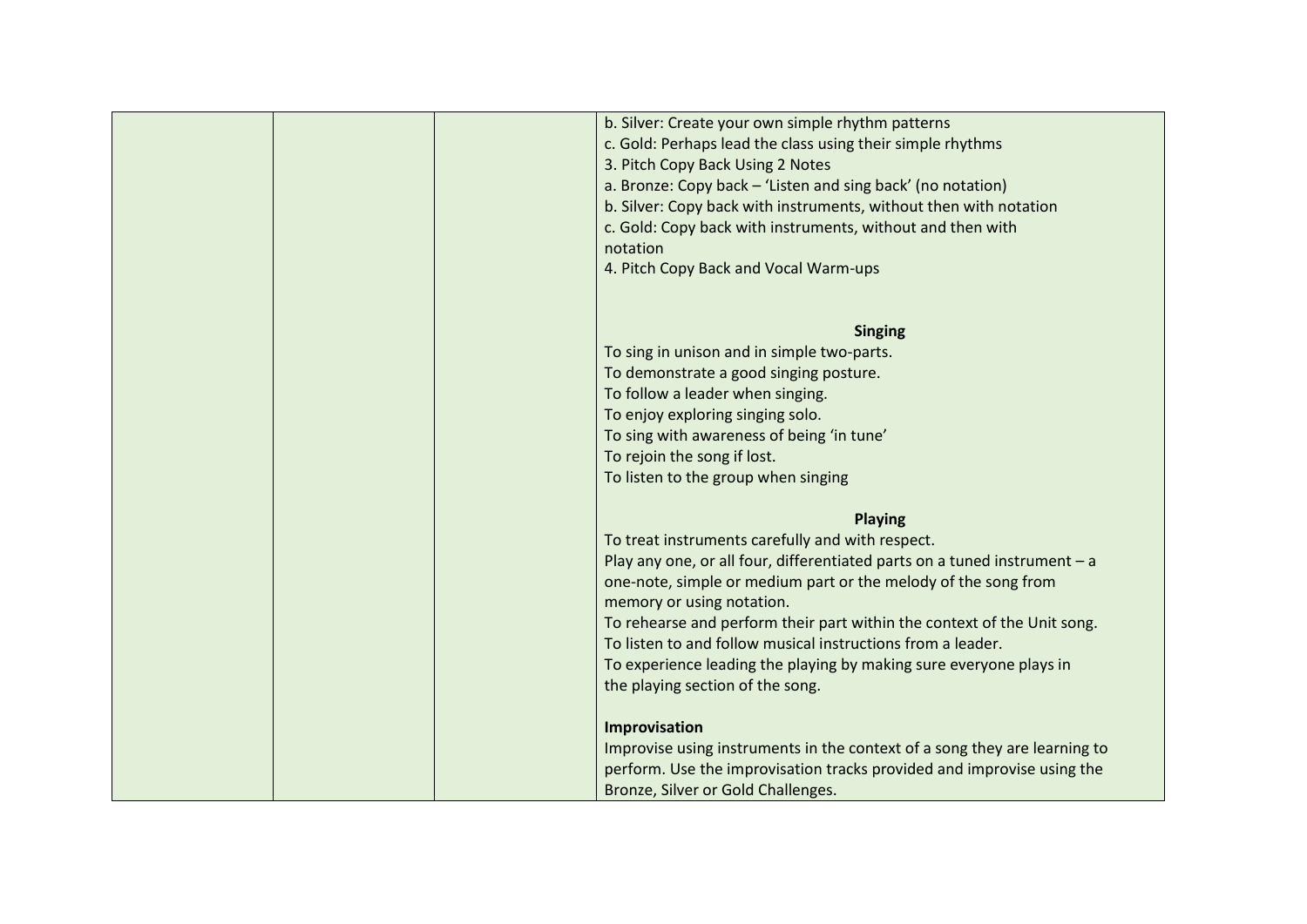| • Bronze Challenge:                                                 |
|---------------------------------------------------------------------|
| O Copy Back - Listen and sing back melodic patterns                 |
| o Play and Improvise - Using instruments, listen and play your      |
| own answer using one note.                                          |
| o Improvise! - Take it in turns to improvise using one note.        |
| • Silver Challenge:                                                 |
| o Sing, Play and Copy Back - Listen and copy back using             |
| instruments, using two different notes.                             |
| o Play and Improvise - Using your instruments, listen and play      |
| your own answer using one or two notes.                             |
| o Improvise! - Take it in turns to improvise using one or two       |
| notes.                                                              |
| • Gold Challenge:                                                   |
| o Sing, Play and Copy Back - Listen and copy back using             |
| instruments, two different notes.                                   |
| o Play and Improvise - Using your instruments, listen and play      |
| your own answer using two different notes.                          |
|                                                                     |
| o Improvise! - Take it in turns to improvise using three different  |
| notes.                                                              |
|                                                                     |
|                                                                     |
| Composition                                                         |
| Help create at least one simple melody using one, three or all five |
| different notes.                                                    |
| Plan and create a section of music that can be performed within the |
| context of the unit song.                                           |
| Talk about how it was created.                                      |
| Listen to and reflect upon the developing composition and make      |
| musical decisions about pulse, rhythm, pitch, dynamics and tempo.   |
| Record the composition in any way appropriate that recognises the   |
| connection between sound and symbol (e.g. graphic/pictorial         |
| notation).                                                          |
|                                                                     |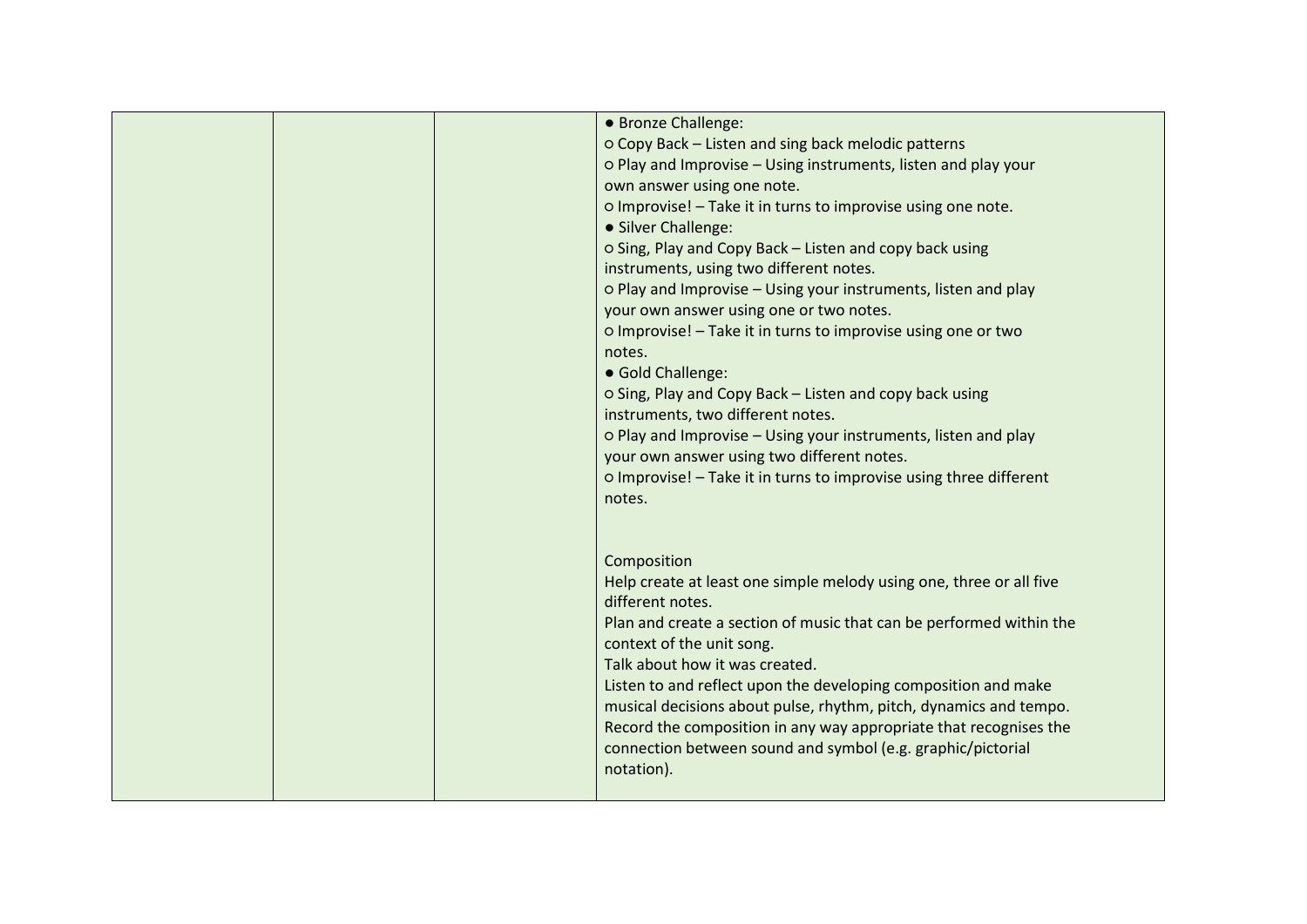|  | <b>Performance</b>                                                           |
|--|------------------------------------------------------------------------------|
|  | To choose what to perform and create a programme.                            |
|  | Present a musical performance designed to capture the audience.              |
|  | To communicate the meaning of the words and clearly articulate them. To talk |
|  | about the best place to be when performing and how to stand or sit.          |
|  | To record the performance and say how they were feeling, what they were      |
|  | pleased with what they would change and why.                                 |

### Year 5

| Autumn             | <b>Spring</b>       | Summer              | <b>Skills</b>                                                                 |
|--------------------|---------------------|---------------------|-------------------------------------------------------------------------------|
|                    |                     |                     |                                                                               |
| Livin' on a Prayer | Make you Feel my    | Dancing in the      | <b>Listen and Appraise</b>                                                    |
| Classroom Jazz     | Love                | <b>Street</b>       | To identify and move to the pulse with ease.                                  |
|                    | the Fresh Prince of | Reflect, rewind and | To think about the message of songs.                                          |
|                    | <b>Bel Air</b>      | replay              | To compare two songs in the same style, talking about what stands             |
|                    |                     |                     | out musically in each of them, their similarities and differences.            |
|                    |                     |                     | Listen carefully and respectfully to other people's thoughts about the        |
|                    |                     |                     | music.                                                                        |
|                    |                     |                     | When you talk try to use musical words.                                       |
|                    |                     |                     | To talk about the musical dimensions working together in the Unit             |
|                    |                     |                     | songs.                                                                        |
|                    |                     |                     | Talk about the music and how it makes you feel                                |
|                    |                     |                     |                                                                               |
|                    |                     |                     | <b>Games</b>                                                                  |
|                    |                     |                     | Using the Warm up Games tracks provided, complete the Bronze, Silver and      |
|                    |                     |                     | Gold Challenges. Children will complete the following in relation to the main |
|                    |                     |                     | song, using three notes:                                                      |
|                    |                     |                     | • Bronze Challenge                                                            |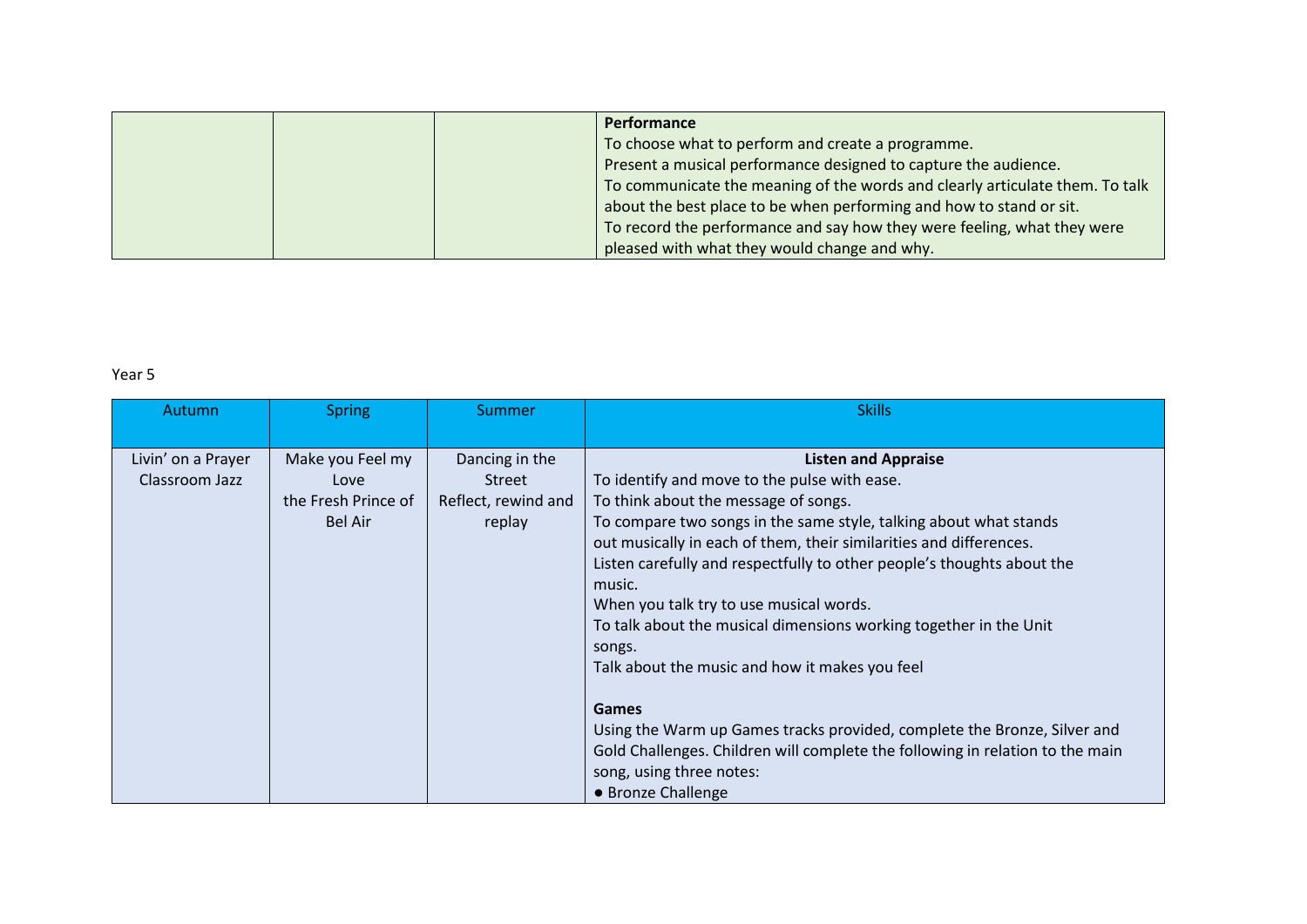| o Find the pulse                                                           |
|----------------------------------------------------------------------------|
| o Copy back rhythms based on the words of the main song, that              |
| include syncopation/off beat                                               |
| O Copy back one-note riffs using simple and syncopated rhythm              |
| patterns                                                                   |
| • Silver Challenge                                                         |
| o Find the pulse                                                           |
| o Lead the class by inventing rhythms for others to copy back              |
| o Copy back two-note riffs by ear and with notation                        |
| o Question and answer using two different notes                            |
| • Gold Challenge                                                           |
| o Find the pulse                                                           |
| o Lead the class by inventing rhythms for them to copy back                |
| O Copy back three-note riffs by ear and with notation                      |
| o Question and answer using three different notes                          |
|                                                                            |
|                                                                            |
| <b>Singing</b>                                                             |
| To sing in unison and to sing backing vocals.                              |
| To enjoy exploring singing solo.                                           |
| To listen to the group when singing.                                       |
| To demonstrate a good singing posture.                                     |
| To follow a leader when singing.                                           |
| To experience rapping and solo singing.                                    |
| To listen to each other and be aware of how you fit into the group.        |
| To sing with awareness of being 'in tune'.                                 |
|                                                                            |
|                                                                            |
| <b>Playing</b>                                                             |
| Play a musical instrument with the correct technique within the context    |
| of the Unit song.                                                          |
| Select and learn an instrumental part that matches their musical           |
| challenge, using one of the differentiated parts $-$ a one-note, simple or |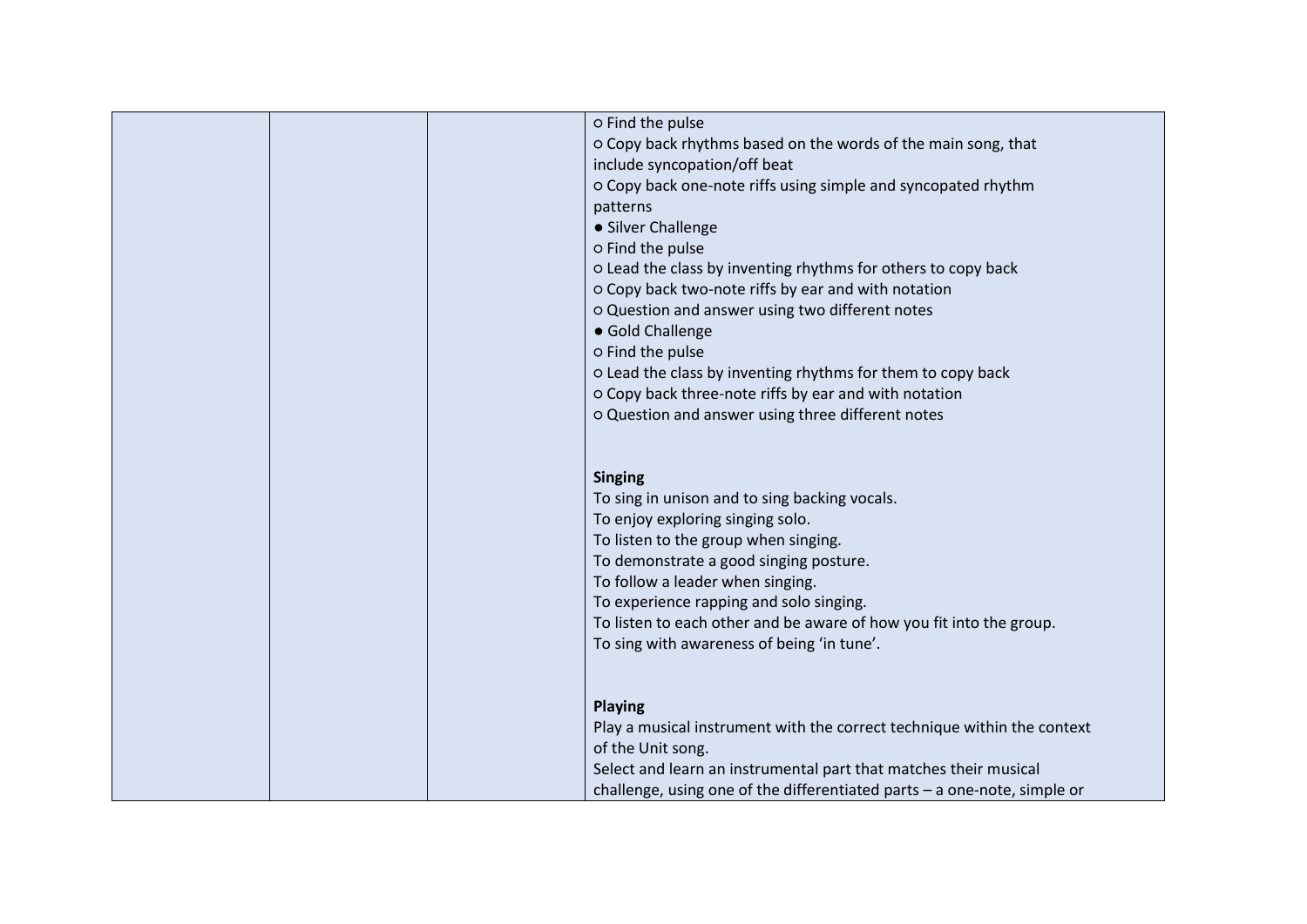| medium part or the melody of the song from memory or using<br>notation.<br>To rehearse and perform their part within the context of the Unit song.<br>To listen to and follow musical instructions from a leader.<br>To lead a rehearsal session.<br>Improvisation<br>Improvise using instruments in the context of a song to be performed. Use the<br>improvisation tracks provided and improvise using the Bronze, Silver or Gold<br>Challenges.<br>1. Play and Copy Back<br>o Bronze - Copy back using instruments. Use one note.<br>o Silver - Copy back using instruments. Use the two notes.<br>o Gold - Copy back using instruments. Use the three notes.<br>2. Play and Improvise You will be using up to three notes:<br>o Bronze - Question and Answer using instruments. Use one<br>note in your answer.<br>o Silver - Question and Answer using instruments. Use two<br>notes in your answer. Always start on a G.<br>o Gold - Question and Answer using instruments. Use three<br>notes in your answer. Always start on a G.<br>3. Improvisation! You will be using up to three notes. The notes will be<br>provided on-screen and in the lesson plan:<br>o Bronze - Improvise using one note. |  |
|-------------------------------------------------------------------------------------------------------------------------------------------------------------------------------------------------------------------------------------------------------------------------------------------------------------------------------------------------------------------------------------------------------------------------------------------------------------------------------------------------------------------------------------------------------------------------------------------------------------------------------------------------------------------------------------------------------------------------------------------------------------------------------------------------------------------------------------------------------------------------------------------------------------------------------------------------------------------------------------------------------------------------------------------------------------------------------------------------------------------------------------------------------------------------------------------------------------|--|
|                                                                                                                                                                                                                                                                                                                                                                                                                                                                                                                                                                                                                                                                                                                                                                                                                                                                                                                                                                                                                                                                                                                                                                                                             |  |
|                                                                                                                                                                                                                                                                                                                                                                                                                                                                                                                                                                                                                                                                                                                                                                                                                                                                                                                                                                                                                                                                                                                                                                                                             |  |
|                                                                                                                                                                                                                                                                                                                                                                                                                                                                                                                                                                                                                                                                                                                                                                                                                                                                                                                                                                                                                                                                                                                                                                                                             |  |
|                                                                                                                                                                                                                                                                                                                                                                                                                                                                                                                                                                                                                                                                                                                                                                                                                                                                                                                                                                                                                                                                                                                                                                                                             |  |
|                                                                                                                                                                                                                                                                                                                                                                                                                                                                                                                                                                                                                                                                                                                                                                                                                                                                                                                                                                                                                                                                                                                                                                                                             |  |
|                                                                                                                                                                                                                                                                                                                                                                                                                                                                                                                                                                                                                                                                                                                                                                                                                                                                                                                                                                                                                                                                                                                                                                                                             |  |
|                                                                                                                                                                                                                                                                                                                                                                                                                                                                                                                                                                                                                                                                                                                                                                                                                                                                                                                                                                                                                                                                                                                                                                                                             |  |
|                                                                                                                                                                                                                                                                                                                                                                                                                                                                                                                                                                                                                                                                                                                                                                                                                                                                                                                                                                                                                                                                                                                                                                                                             |  |
|                                                                                                                                                                                                                                                                                                                                                                                                                                                                                                                                                                                                                                                                                                                                                                                                                                                                                                                                                                                                                                                                                                                                                                                                             |  |
|                                                                                                                                                                                                                                                                                                                                                                                                                                                                                                                                                                                                                                                                                                                                                                                                                                                                                                                                                                                                                                                                                                                                                                                                             |  |
|                                                                                                                                                                                                                                                                                                                                                                                                                                                                                                                                                                                                                                                                                                                                                                                                                                                                                                                                                                                                                                                                                                                                                                                                             |  |
|                                                                                                                                                                                                                                                                                                                                                                                                                                                                                                                                                                                                                                                                                                                                                                                                                                                                                                                                                                                                                                                                                                                                                                                                             |  |
|                                                                                                                                                                                                                                                                                                                                                                                                                                                                                                                                                                                                                                                                                                                                                                                                                                                                                                                                                                                                                                                                                                                                                                                                             |  |
|                                                                                                                                                                                                                                                                                                                                                                                                                                                                                                                                                                                                                                                                                                                                                                                                                                                                                                                                                                                                                                                                                                                                                                                                             |  |
|                                                                                                                                                                                                                                                                                                                                                                                                                                                                                                                                                                                                                                                                                                                                                                                                                                                                                                                                                                                                                                                                                                                                                                                                             |  |
|                                                                                                                                                                                                                                                                                                                                                                                                                                                                                                                                                                                                                                                                                                                                                                                                                                                                                                                                                                                                                                                                                                                                                                                                             |  |
|                                                                                                                                                                                                                                                                                                                                                                                                                                                                                                                                                                                                                                                                                                                                                                                                                                                                                                                                                                                                                                                                                                                                                                                                             |  |
|                                                                                                                                                                                                                                                                                                                                                                                                                                                                                                                                                                                                                                                                                                                                                                                                                                                                                                                                                                                                                                                                                                                                                                                                             |  |
|                                                                                                                                                                                                                                                                                                                                                                                                                                                                                                                                                                                                                                                                                                                                                                                                                                                                                                                                                                                                                                                                                                                                                                                                             |  |
|                                                                                                                                                                                                                                                                                                                                                                                                                                                                                                                                                                                                                                                                                                                                                                                                                                                                                                                                                                                                                                                                                                                                                                                                             |  |
|                                                                                                                                                                                                                                                                                                                                                                                                                                                                                                                                                                                                                                                                                                                                                                                                                                                                                                                                                                                                                                                                                                                                                                                                             |  |
|                                                                                                                                                                                                                                                                                                                                                                                                                                                                                                                                                                                                                                                                                                                                                                                                                                                                                                                                                                                                                                                                                                                                                                                                             |  |
|                                                                                                                                                                                                                                                                                                                                                                                                                                                                                                                                                                                                                                                                                                                                                                                                                                                                                                                                                                                                                                                                                                                                                                                                             |  |
|                                                                                                                                                                                                                                                                                                                                                                                                                                                                                                                                                                                                                                                                                                                                                                                                                                                                                                                                                                                                                                                                                                                                                                                                             |  |
| o Silver - Improvise using two notes.                                                                                                                                                                                                                                                                                                                                                                                                                                                                                                                                                                                                                                                                                                                                                                                                                                                                                                                                                                                                                                                                                                                                                                       |  |
| o Gold - Improvise using three notes.                                                                                                                                                                                                                                                                                                                                                                                                                                                                                                                                                                                                                                                                                                                                                                                                                                                                                                                                                                                                                                                                                                                                                                       |  |
| Classroom Jazz 2 - Improvise with a feeling for the style of Bossa Nova and                                                                                                                                                                                                                                                                                                                                                                                                                                                                                                                                                                                                                                                                                                                                                                                                                                                                                                                                                                                                                                                                                                                                 |  |
| Swing using the notes D, E, G, A + B (pentatonic scale/a five-note pattern)                                                                                                                                                                                                                                                                                                                                                                                                                                                                                                                                                                                                                                                                                                                                                                                                                                                                                                                                                                                                                                                                                                                                 |  |
| <b>Composition</b>                                                                                                                                                                                                                                                                                                                                                                                                                                                                                                                                                                                                                                                                                                                                                                                                                                                                                                                                                                                                                                                                                                                                                                                          |  |
| Create simple melodies using up to five different notes and simple                                                                                                                                                                                                                                                                                                                                                                                                                                                                                                                                                                                                                                                                                                                                                                                                                                                                                                                                                                                                                                                                                                                                          |  |
| rhythms that work musically with the style of the Unit song.                                                                                                                                                                                                                                                                                                                                                                                                                                                                                                                                                                                                                                                                                                                                                                                                                                                                                                                                                                                                                                                                                                                                                |  |
| Explain the keynote or home note and the structure of the melody.                                                                                                                                                                                                                                                                                                                                                                                                                                                                                                                                                                                                                                                                                                                                                                                                                                                                                                                                                                                                                                                                                                                                           |  |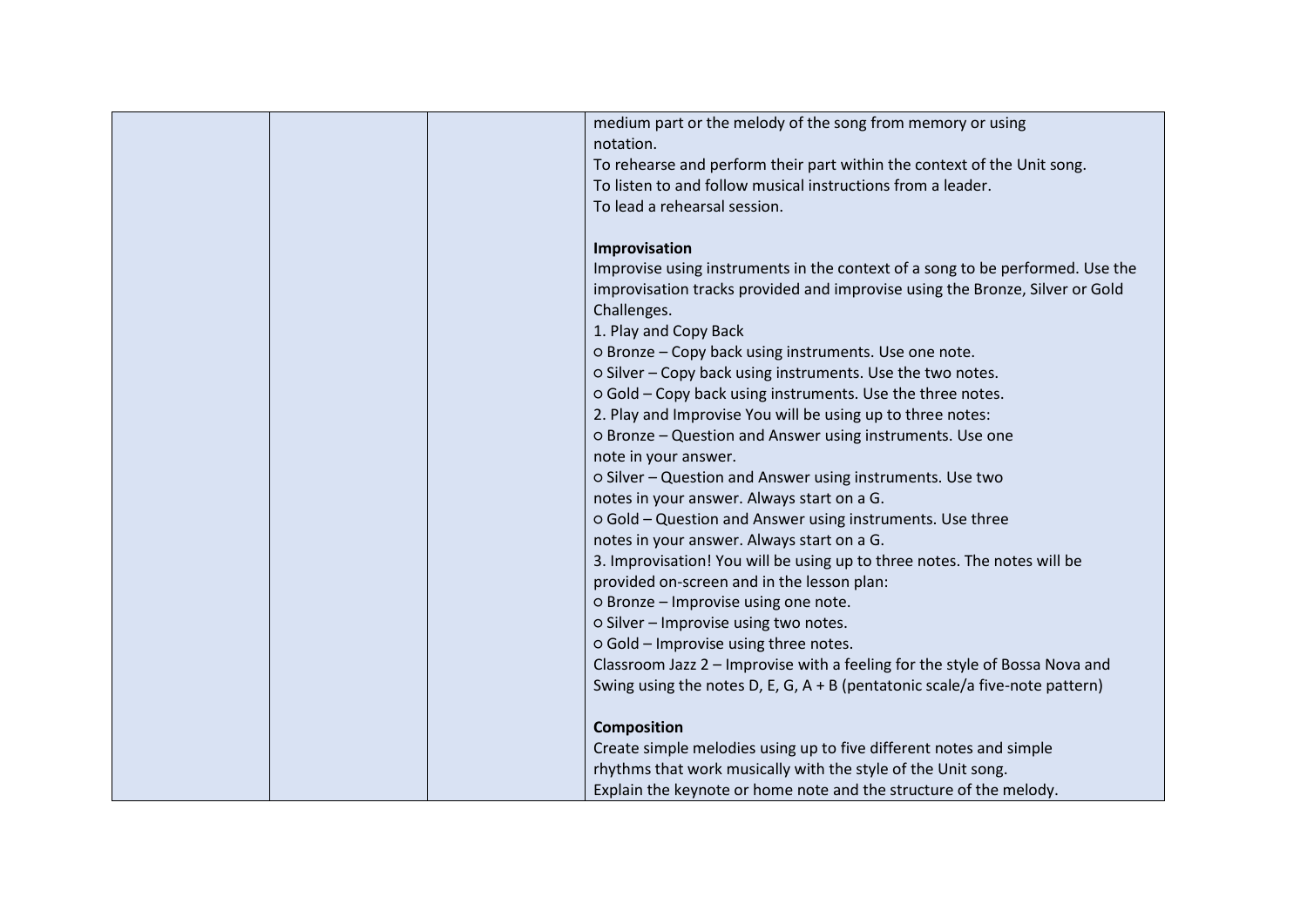|  | Listen to and reflect upon the developing composition and make<br>musical decisions about how the melody connects with the song.<br>Record the composition in any way appropriate that recognises the<br>connection between sound and symbol (e.g. graphic/pictorial<br>notation).                                                                                                        |
|--|-------------------------------------------------------------------------------------------------------------------------------------------------------------------------------------------------------------------------------------------------------------------------------------------------------------------------------------------------------------------------------------------|
|  | To choose what to perform and create a programme.<br>• To communicate the meaning of the words and clearly articulate them.<br>• To talk about the venue and how to use it to best effect.<br>• To record the performance and compare it to a previous performance.<br>$\bullet$ To discuss and talk musically about it $-$ "What went well?" and "It<br>would have been even better if?" |

## Year 6

| <b>Autumn</b>  | <b>Spring</b>       | <b>Summer</b>       | <b>Skills</b>                                                          |
|----------------|---------------------|---------------------|------------------------------------------------------------------------|
|                |                     |                     |                                                                        |
| Happy!         | A New Year Carol    | Music and Me        | <b>Listen and Appraise</b>                                             |
| Classroom Jazz | You've got a Friend | Reflect, rewind and | To identify and move to the pulse with ease.                           |
|                |                     | replay              | To think about the message of songs.                                   |
|                |                     |                     | To compare two songs in the same style, talking about what stands      |
|                |                     |                     | out musically in each of them, their similarities and differences.     |
|                |                     |                     | Listen carefully and respectfully to other people's thoughts about the |
|                |                     |                     | music.                                                                 |
|                |                     |                     | Use musical words when talking about the songs.                        |
|                |                     |                     | To talk about the musical dimensions working together in the Unit      |
|                |                     |                     | songs.                                                                 |
|                |                     |                     | Talk about the music and how it makes you feel, using musical          |
|                |                     |                     |                                                                        |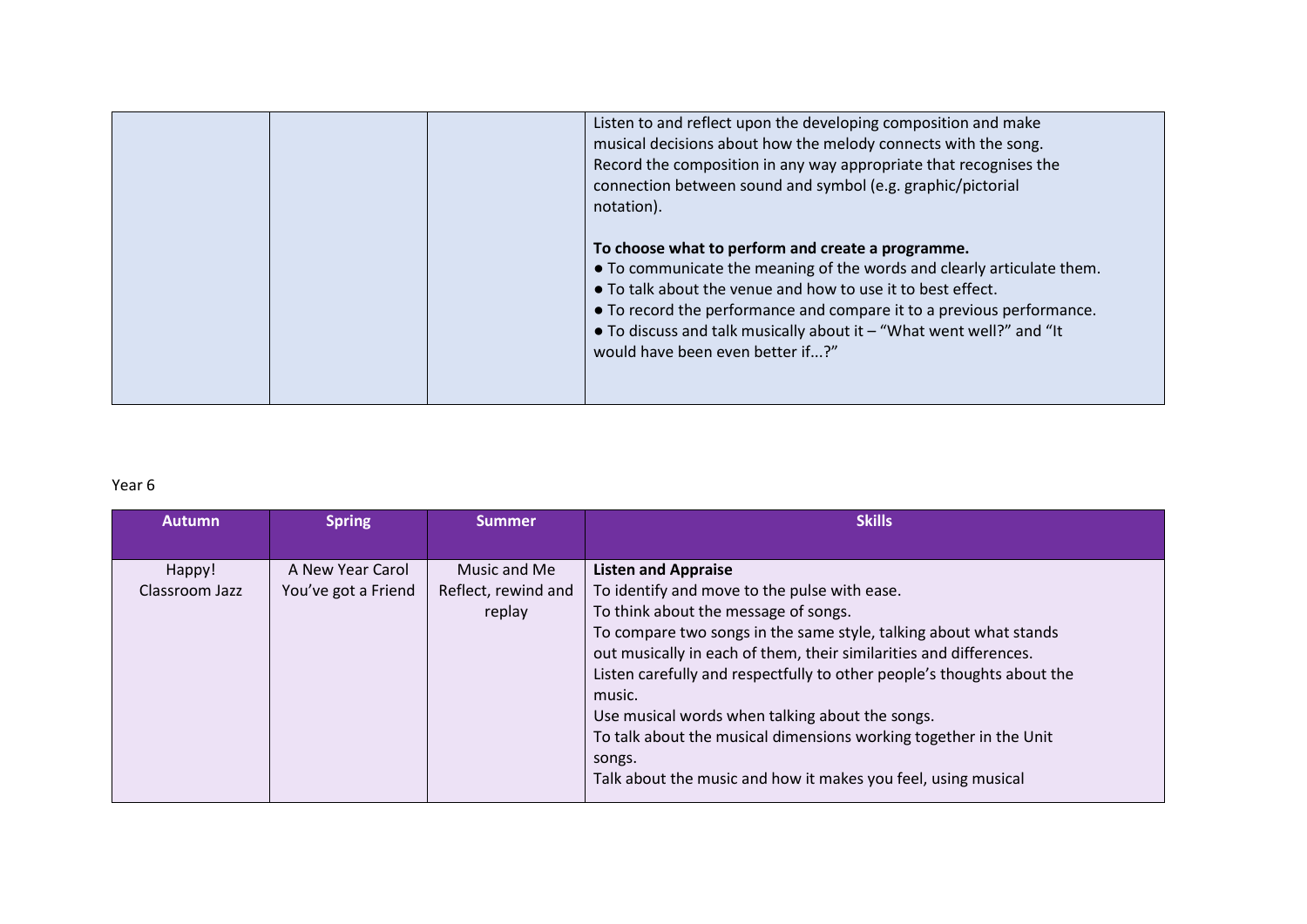| language to describe the music.                                                                                       |
|-----------------------------------------------------------------------------------------------------------------------|
|                                                                                                                       |
| Games                                                                                                                 |
| Using the Warm up Games tracks provided, complete the Bronze, Silver and                                              |
| Gold Challenges. Children will complete the following in relation to the main                                         |
| song, using three notes:                                                                                              |
| • Bronze Challenge                                                                                                    |
| o Find the pulse                                                                                                      |
| o Copy back rhythms based on the words of the main song, that                                                         |
| include syncopation/off beat                                                                                          |
| O Copy back one-note riffs using simple and syncopated rhythm                                                         |
| patterns                                                                                                              |
| • Silver Challenge                                                                                                    |
| o Find the pulse                                                                                                      |
| o Lead the class by inventing rhythms for others to copy back                                                         |
| o Copy back two-note riffs by ear and with notation                                                                   |
| o Question and answer using two different notes<br>• Gold Challenge                                                   |
| • Find the pulse                                                                                                      |
| • Lead the class by inventing rhythms for them to copy back                                                           |
| • Copy back three-note riffs by ear and with notation                                                                 |
| . Question and answer using three different notes                                                                     |
|                                                                                                                       |
| <b>Singing</b>                                                                                                        |
| • To sing in unison and to sing backing vocals.                                                                       |
| • To demonstrate a good singing posture.                                                                              |
| • To follow a leader when singing.                                                                                    |
| • To experience rapping and solo singing.                                                                             |
| • To listen to each other and be aware of how you fit into the group.<br>• To sing with awareness of being 'in tune'. |
|                                                                                                                       |
|                                                                                                                       |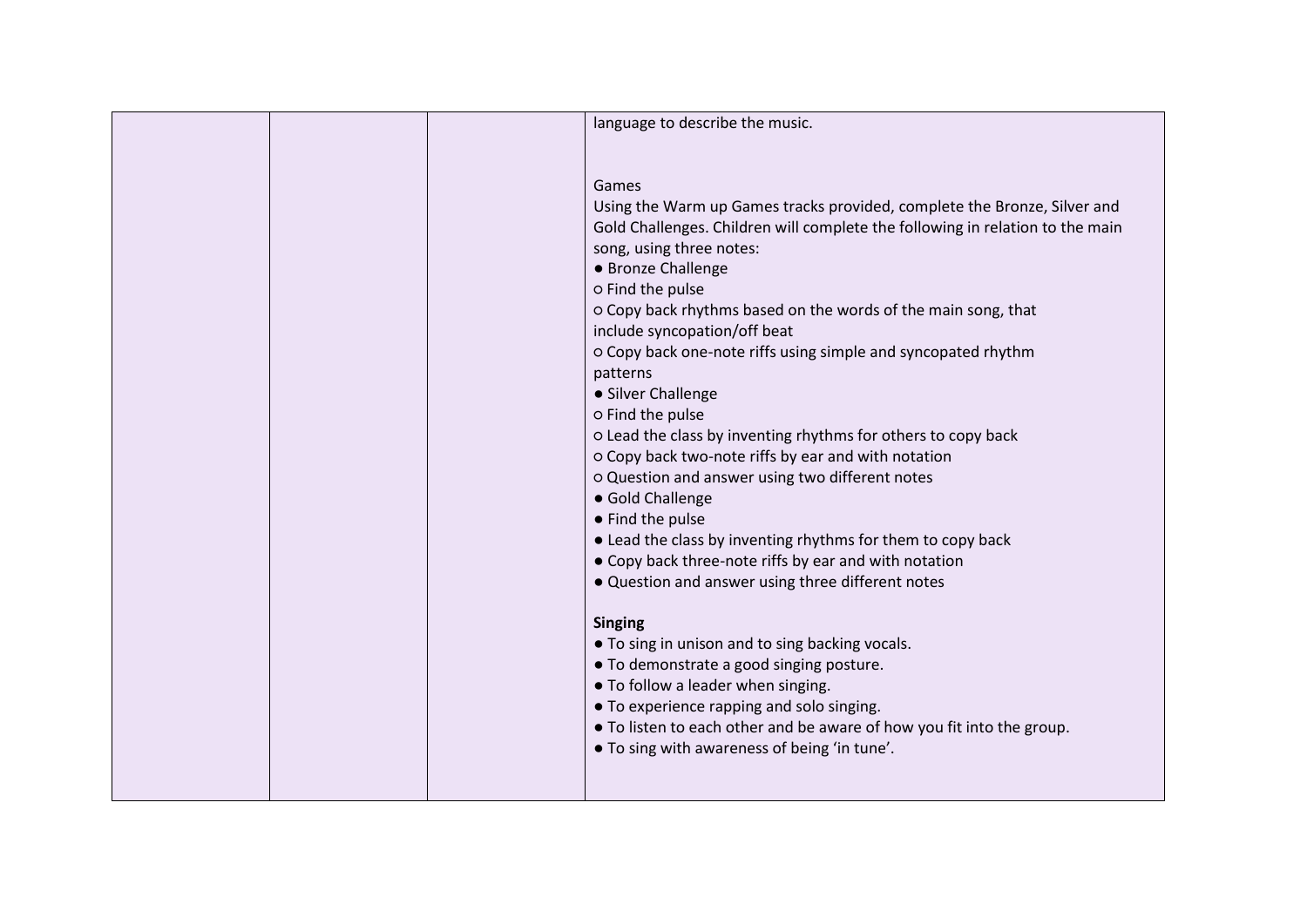| <b>Playing</b>                                                                |
|-------------------------------------------------------------------------------|
| Play a musical instrument with the correct technique within the               |
| context of the Unit song.                                                     |
| Select and learn an instrumental part that matches their musical              |
| challenge, using one of the differentiated parts - a one-note, simple         |
| or medium part or the melody of the song from memory or using                 |
| notation.                                                                     |
| To rehearse and perform their part within the context of the Unit song.       |
| To listen to and follow musical instructions from a leader.                   |
| To lead a rehearsal session.                                                  |
|                                                                               |
| Improvisation                                                                 |
|                                                                               |
| Improvise using instruments in the context of a song to be performed. Use the |
| improvisation tracks provided and improvise using the Bronze, Silver or Gold  |
| Challenges.                                                                   |
| 1. Play and Copy Back                                                         |
| o Bronze - Copy back using instruments. Use one note.                         |
| o Silver - Copy back using instruments. Use the two notes.                    |
| o Gold - Copy back using instruments. Use the three notes.                    |
| 2. Play and Improvise You will be using up to three notes:                    |
| O Bronze - Question and Answer using instruments. Use one                     |
| note in your answer.                                                          |
| o Silver - Question and Answer using instruments. Use two                     |
| notes in your answer. Always start on a G.                                    |
| o Gold - Question and Answer using instruments. Use three                     |
| notes in your answer. Always start on a G.                                    |
| 3. Improvisation! You will be using up to three notes. The notes will be      |
| provided on-screen and in the lesson plan:                                    |
| o Bronze - Improvise using one note.                                          |
| o Silver - Improvise using two notes.                                         |
| o Gold - Improvise using three notes.                                         |
| Classroom Jazz 2 - Improvise with a feeling for the style of Bossa Nova and   |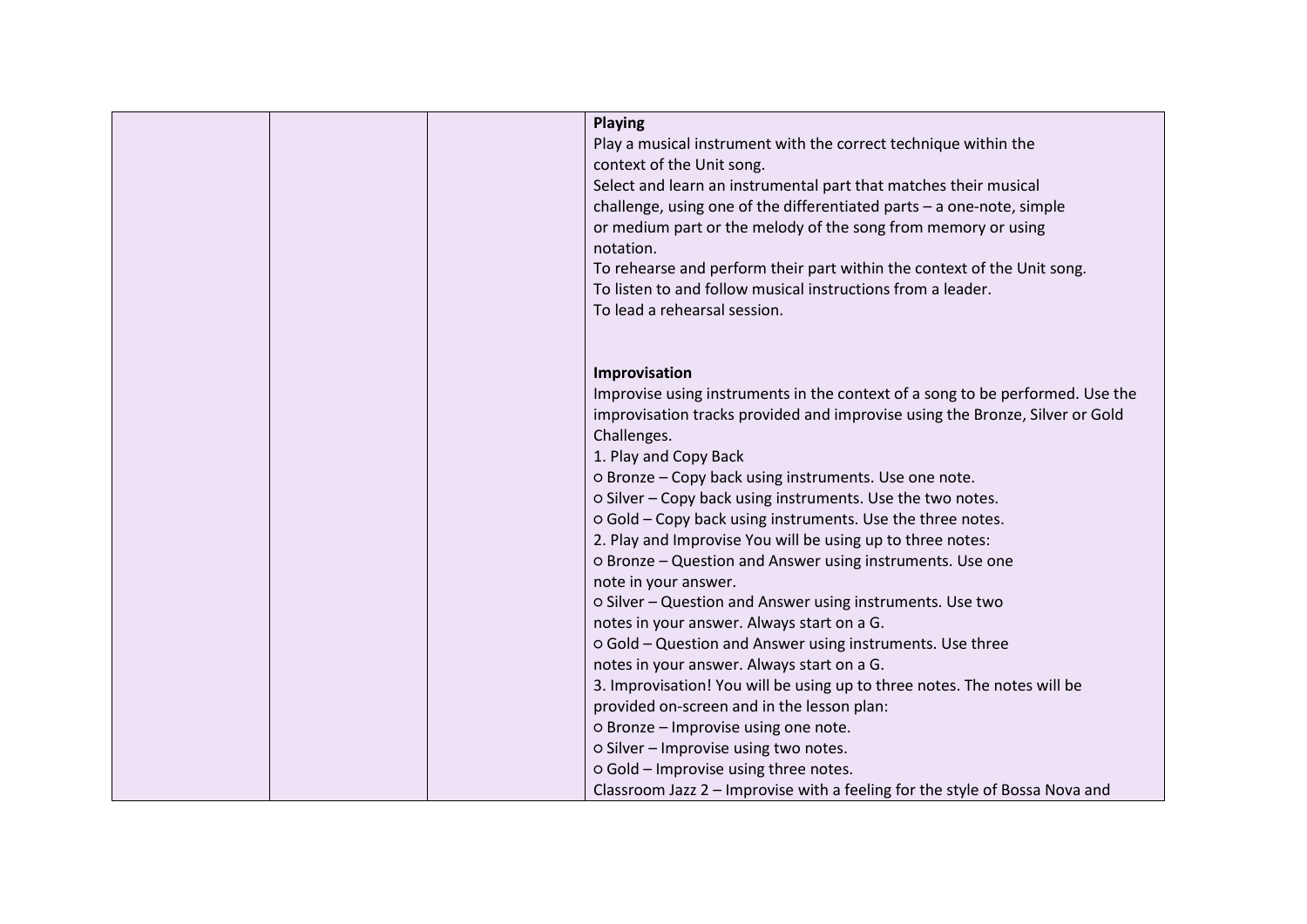| Swing using the notes D, E, G, A + B (pentatonic scale/a five-note pattern)<br><b>Composition</b><br>Create simple melodies using up to five different notes and simple<br>rhythms that work musically with the style of the Unit song.<br>Explain the keynote or home note and the structure of the melody.<br>Listen to and reflect upon the developing composition and make |
|--------------------------------------------------------------------------------------------------------------------------------------------------------------------------------------------------------------------------------------------------------------------------------------------------------------------------------------------------------------------------------|
| musical decisions about how the melody connects with the song.<br>Record the composition in any way appropriate that recognises the<br>connection between sound and symbol (e.g. graphic/pictorial<br>notation)                                                                                                                                                                |
| Performance<br>To choose what to perform and create a programme.                                                                                                                                                                                                                                                                                                               |
| To communicate the meaning of the words and clearly articulate<br>them.                                                                                                                                                                                                                                                                                                        |
| To talk about the venue and how to use it to best effect.<br>To record the performance and compare it to a previous performance.                                                                                                                                                                                                                                               |
| To discuss and talk musically about it $-$ "What went well?" and "It<br>would have been even better if?"                                                                                                                                                                                                                                                                       |

#### **Impact**

#### **By the time our children leave Curzon, they will:**

- have had many practical experiences, including live performances
- Be able sing a melody, feel a pulse and create rhythms across a variety of genres.
- Be able to read graphic notation and use a rich bank of musical vocabulary to describe what they have heard and explain their thoughts and feelings about it.
- be confident listeners, composers and performers, ready for their next stage of education